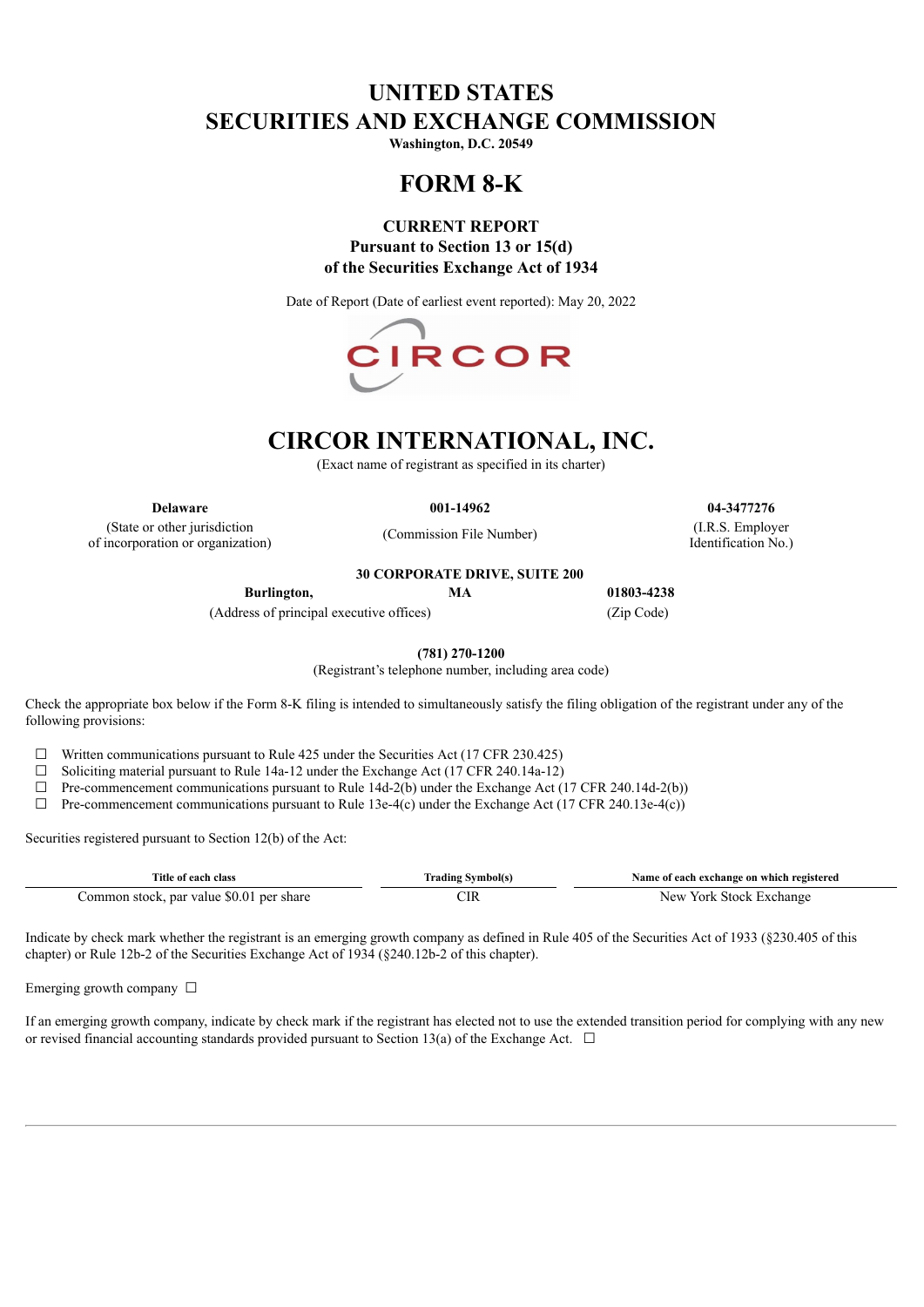#### **Item 2.02. Results of Operations and Financial Condition.**

On May 23, 2022, CIRCOR International, Inc. (the "Company") issued a press release providing selected preliminary financial information for the first quarter ended April 3, 2022. A copy of the press release is furnished as Exhibit 99.1 to this Current Report on Form 8-K. The selected preliminary financial information for the quarterly period has not been reviewed by the Company's independent registered public accounting firm.

### **Item 2.06. Material Impairments**

On May 20, 2022, the Company determined that an incremental non-cash goodwill impairment charge is required for the quarter ended March 31, 2020 (the "Q1 2020 Impairment"). Additionally, the Company will take a non-cash goodwill impairment charge for the quarter ended December 31, 2021 (the "Q4 2021 Impairment"). The preliminary unaudited estimates of impairment charges disclosed herein were identified during impairment testing in connection with the preparation of the Company's Annual Report on Form 10-K for the year ended 2021 (the "2021 Annual Report"), which will include restated financial statements for (i) the years ended December 31, 2019 and December 31, 2020, (ii) each of the quarterly and year-to-date periods for 2020 and (iii) the quarterly and year-to-date periods for the nine months ended October 3, 2021.

Our preliminary unaudited estimate of the non-cash Q1 2020 Impairment is a \$20 million charge to goodwill in our Industrial reporting segment. This Q1 2020 Impairment relates to a \$116 million goodwill impairment charge recorded in Q1 2020, as addressed in the Company's Annual Report on Form 10-K for the year ended 2020, due to a decline in the company's market capitalization relative to its consolidated book value at the beginning of the COVID-19 pandemic. The current incremental impairment is the result of a revised estimate of the original Q1 2020 impairment charge as a part of the Company's restatement procedures. The revised estimate resulted from the correction of the Pipeline Engineering matters in the restatement of the financial statements referred to above. We do not expect the Q1 2020 Impairment to result in any future cash charges.

Our preliminary unaudited estimate of the non-cash Q4 2021 Impairment is a \$10 million charge to goodwill relating to the Company's Refinery Valves business, included in our Industrial reporting segment. The Q4 2021 Impairment is triggered by the Company's reassessment of its reporting unit aggregation criteria as part of its annual goodwill impairment assessment. Refinery Valves was determined to be a separate reporting unit and the reassigned goodwill on a relative fair value basis was impaired. We do not expect the Q4 2021 Impairment to result in any future cash charges.

These amounts of the non-cash Q1 2020 Impairment and the non-cash Q4 2021 Impairment reflect our best estimate of the impairment charges at this time. We continue to evaluate the amount of the impairments, and until we file our 2021 Annual Report we can make no assurances these estimates will not change.

### **Item 7.01. Regulation FD Disclosure.**

Information in Items 2.02 and the press release attached as Exhibit 99.1 are incorporated herein by reference.

The information in Items 2.02 and 7.01 of this Current Report on Form 8-K and the information related to those items in the attached Exhibit 99.1 shall not be deemed "filed" for purposes of Section 18 of the Securities Exchange Act of 1934, as amended, or otherwise subject to the liabilities of that section or Sections 11 and  $12(a)(2)$  of the Securities Act of 1933, as amended. The information contained in Items 2.02 and 7.01 shall not be incorporated by reference into any filing with the SEC made by the Company, whether made before or after the date hereof, regardless of any general incorporation language in such filing. Any further disclosures about the Company's financial results or the results of the accounting review are currently expected only in the Company's 2021 Annual Report on Form 10-K when filed.

### **Cautionary Note Regarding Forward-Looking Statements**

This Current Report on Form 8-K contains "forward-looking statements" within the meaning of the safe harbor provisions of the U.S. Private Securities Litigation Reform Act of 1995. Actual results may differ materially from the expectations the Company describes in its forward-looking statements. Substantial reliance should not be placed on forward-looking statements because they involve unknown risks, uncertainties and other factors, which are, in some cases, beyond the control of CIRCOR. Important factors that could cause actual results to differ materially from expectations include, but are not limited to findings and conclusions of the Audit Committee's accounting review; the Company's expectations regarding materiality or significance; changes to the Company's preliminary unaudited estimates of the Q1 2020 Impairment and the Q4 2021 Impairment; the effectiveness of the Company's internal control over financial reporting and disclosure controls and procedures; the potential for a material weakness in the Company's internal controls over financial reporting or other potential weaknesses of which the Company is not currently aware or which have not been detected; the risk that the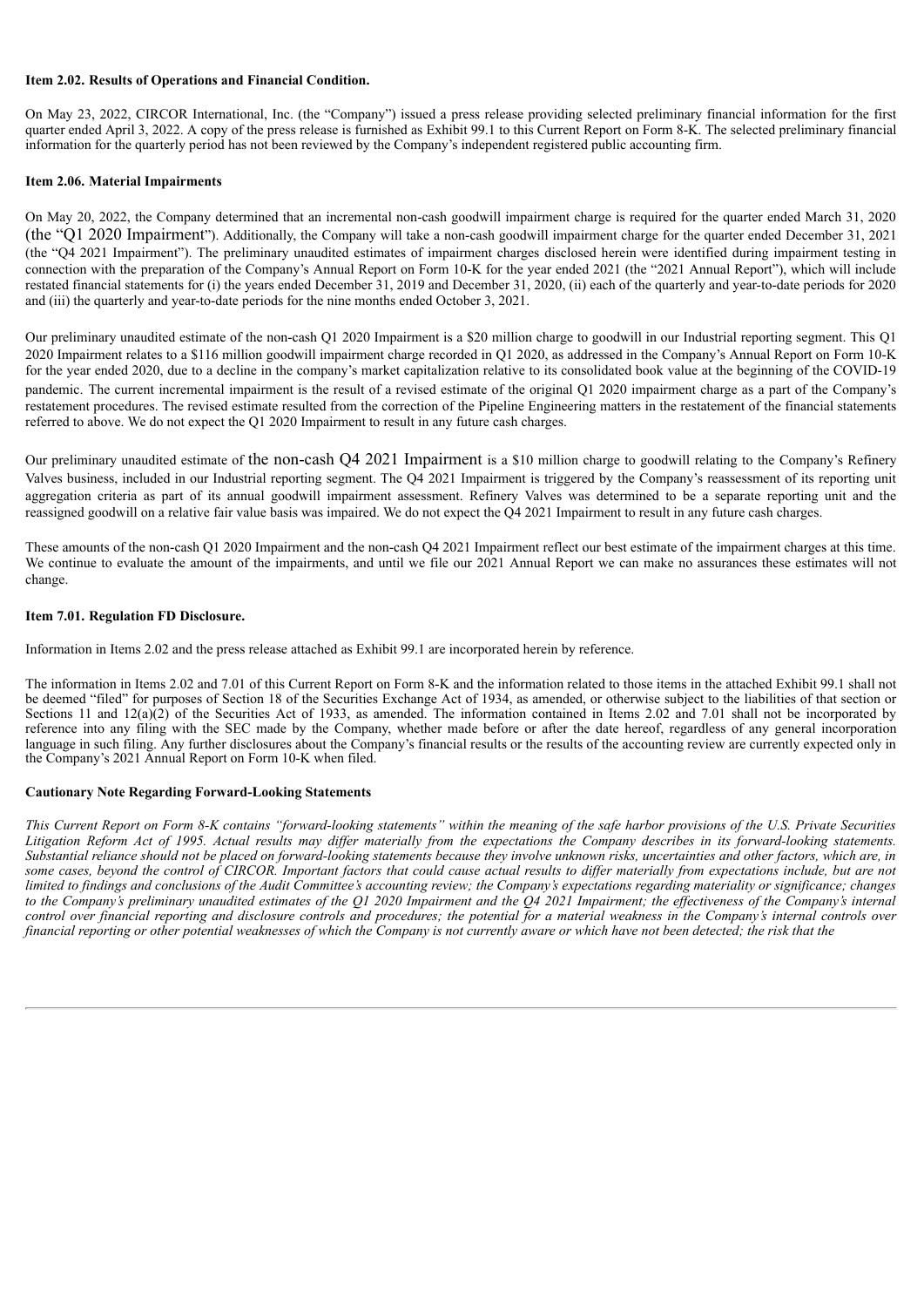completion and filing of the 2021 Annual Report will take longer than expected; additional information that may arise during the preparation of the Company's financial statements; the timing of the Company regaining compliance with the NYSE's continued listing standards; the timing and outcome, if any, of the Company's strategic alternatives review and its potential exit from the Pipeline Engineering business unit; the impact on the Company of the situation in Russia and Ukraine; and the risks detailed from time to time in the Company's periodic reports filed with the SEC. Before making any investment decisions regarding CIRCOR, the Company strongly advises you to read the section entitled "Risk Factors" in its most recent annual report on Form 10-K and subsequent reports on Forms 10-Q, which can be accessed under the "Investors" link of the Company's website at www.circor.com. The Company undertakes no obligation to publicly update or revise any forward-looking statement, whether as a result of new information, future events or *otherwise.*

#### **Item 9.01 Financial Statements and Exhibits.** (d) *Exhibits*

### **Exhibit No. Description**

**CIRCOR Announces Selected Preliminary Financial Information for First-Quarter 2022, Provides Update On Accounting Review, and Files 12b-25 for 10-Q**

| 99.1       |                                                                                          |
|------------|------------------------------------------------------------------------------------------|
| 101.SCH    | Inline XBRL Taxonomy Extension Schema Document                                           |
| 101.CAL    | Inline XBRL Taxonomy Extension Calculation Linkbase Document                             |
| 101.DEF    | Inline XBRL Taxonomy Extension Definition Linkbase Document                              |
| $101$ .LAB | Inline XBRL Taxonomy Extension Labels Linkbase Document                                  |
| 101.PRE    | Inline XBRL Taxonomy Extension Presentation Linkbase Document                            |
| 104        | Cover Page Interactive Data File (formatted as inline XBRL and contained in Exhibit 101) |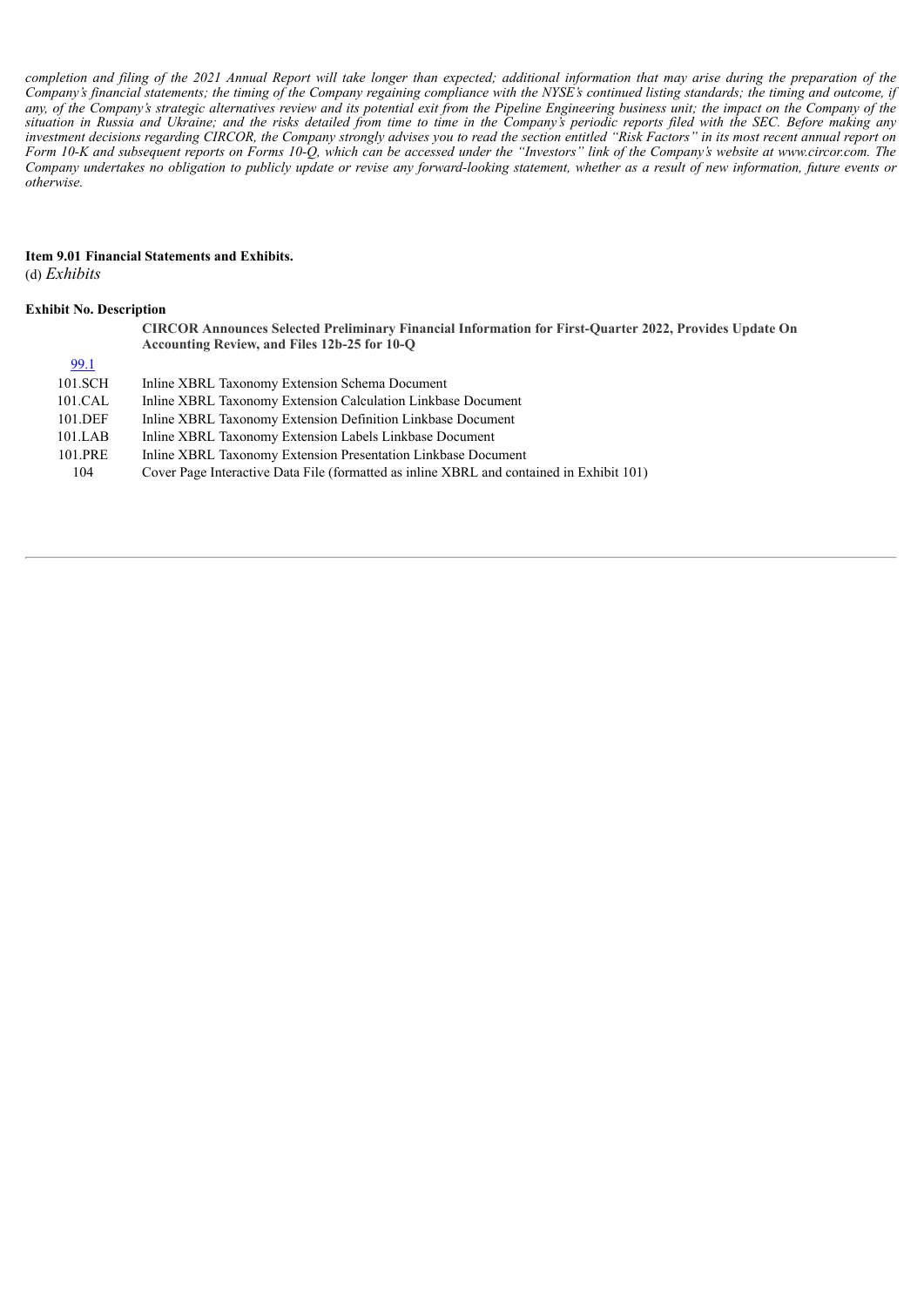# **SIGNATURES**

Pursuant to the requirements of the Securities Exchange Act of 1934, the registrant has duly caused this report to be signed on its behalf by the undersigned hereunto duly authorized.

**CIRCOR INTERNATIONAL, INC.**

**May 23, 2022** /s/ Jessica W. Wenzell **Jessica W. Wenzell General Counsel & Chief People Officer**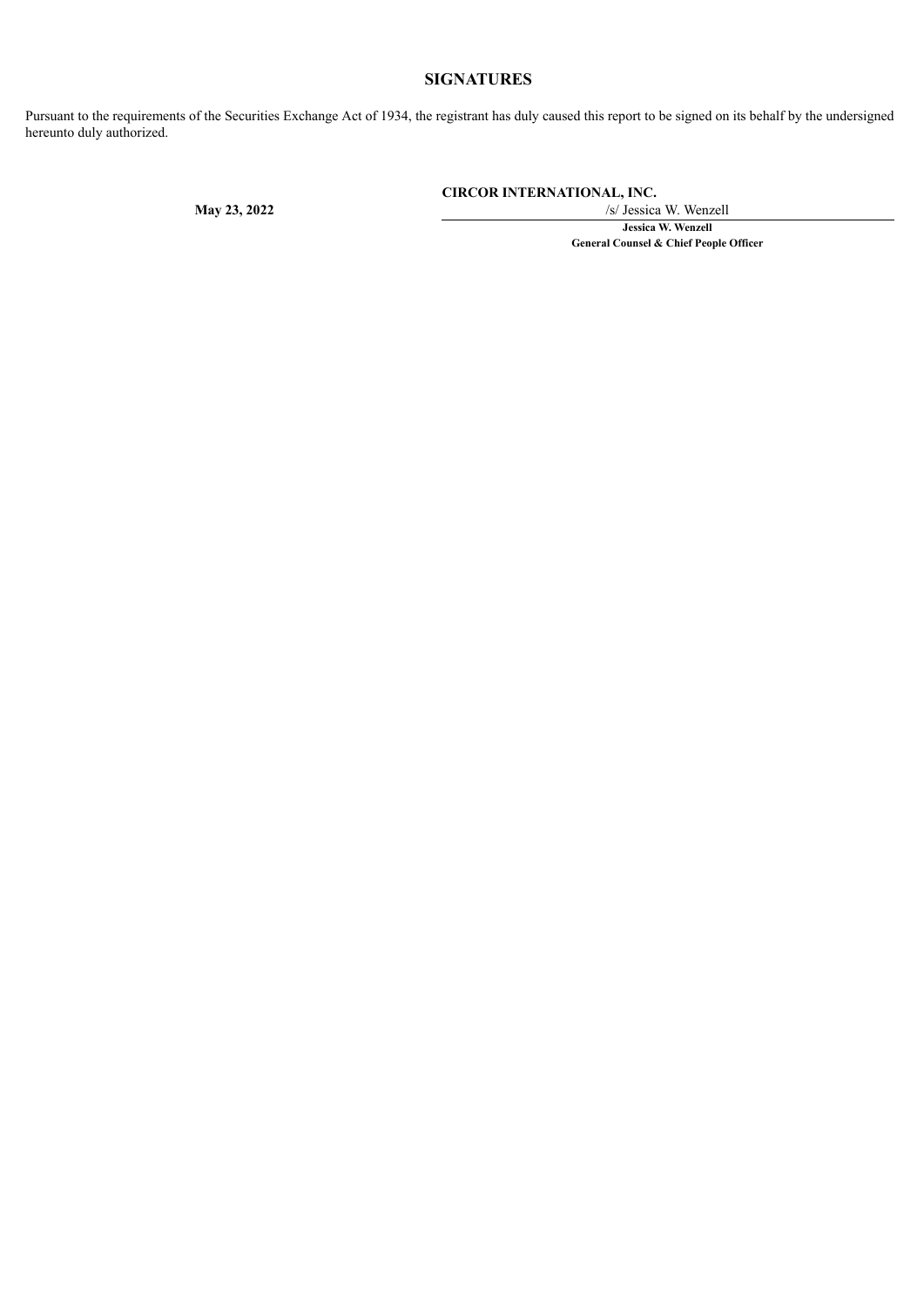

# <span id="page-4-0"></span>**CIRCOR Announces Selected Preliminary Financial Expectations for First-Quarter 2022, Provides Update on Accounting Review, and Files Form 12b-25 for 10-Q**

**Burlington, MA, May 23, 2022** ─ CIRCOR International, Inc. (NYSE: CIR) ("CIRCOR" or "the Company"), one of the world's leading providers of mission critical flow control products and services for the Industrial and Aerospace & Defense (A&D) markets, today announced selected preliminary financial expectations for the first quarter ended April 3, 2022.

The selected preliminary financial expectations have not been reviewed by the Company's independent registered public accounting firm. All preliminary, unreviewed financial expectations and comparisons to prior periods include the Pipeline Engineering business and account for the preliminary, unaudited changes to the Company's 2019 to 2021 financials due to the financial restatement that is still in progress. The selected preliminary financial expectations should not be considered final until the Company files its Annual Report on Form 10-K for the year ended December 31, 2021 (the "Annual Report") and its first quarter 2022 Quarterly Report on Form 10-Q.

## **Selected Preliminary, Unaudited, Unreviewed Financial Expectations for First-Quarter 2022.**

Reported orders are expected to be down low-single digits and organic orders are expected to be roughly flat year-over-year. Aerospace and Defense organic orders are expected to be up high-single digits while Industrial organic orders are expected to be down low-single digits reflecting the timing of large Downstream orders, partially offset by orders growth in the remaining Industrial business.

Reported revenue is expected to be up mid-single digits with organic revenue up high-single digits in both Aerospace and Defense and Industrial.

Reported orders and revenue growth are expected to be lower than organic growth measures due to the unfavorable impact of foreign exchange in the quarter.

Adjusted operating income and adjusted operating income as a percentage of sales are expected to improve compared with the prior year period driven by higher volume, improved pricing that more than offset inflation, and lower Corporate costs.

Cash flow from operations and free cash flow are expected to be negative for the first quarter of 2022 and roughly in line with results from the prior-year period.

1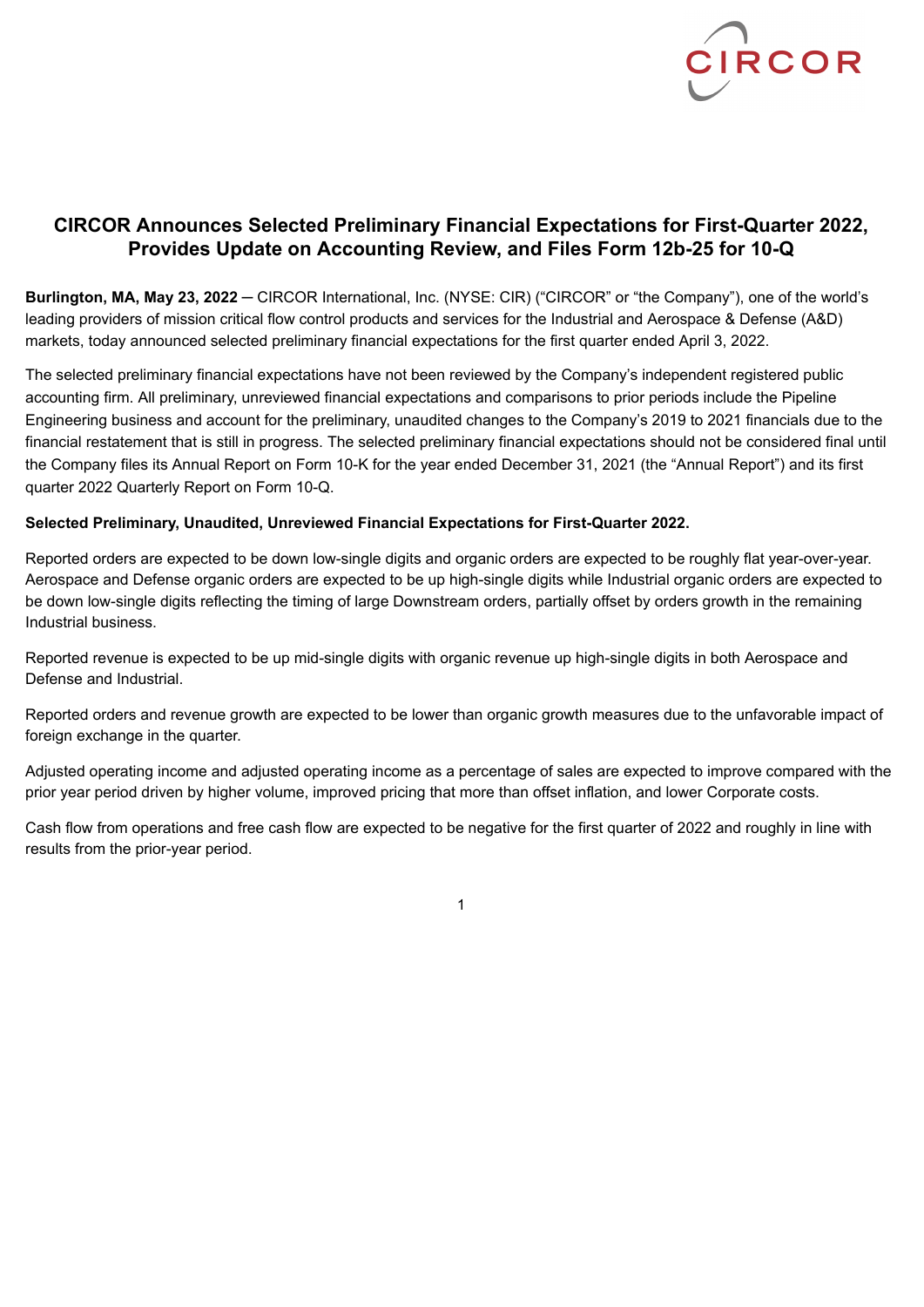CIRCOR remains focused on its strategic priorities of organic growth, margin expansion, capital allocation, and talent. In the first quarter of 2022, the Industrial team expanded its pricing strategy to include incremental surcharges and value-based pricing initiatives intended to help offset continued inflation and to support growth through the year. In addition, CIRCOR took structural cost-out actions in the Industrial segment and Corporate that are expected to save the Company roughly \$4 million on an annualized basis, and \$3 million in 2022. CIRCOR is on track to complete the previously announced closure of its loss-making Pipeline Engineering business by the end of the second quarter of 2022. Cash costs associated with this closure are expected to be roughly \$2 million to \$4 million. Finally, in the second quarter CIRCOR generated \$26 million of cash proceeds, net of transaction costs, from the sale of a facility related to a previously divested business and completion of a sale leaseback agreement.

CIRCOR will make a subsequent announcement to schedule the date and time of its earnings releases and conference calls for the fourth-quarter and full-year periods of 2021 and the first quarter of 2022.

# **Company Provides Accounting Review Update**

On March 14, 2022, the Company announced that it had discovered accounting irregularities in its Pipeline Engineering business unit, and that the Audit Committee of the Company's Board of Directors had engaged external advisors to conduct an independent review into the irregularities. Prior to the discovery of these irregularities, the Pipeline Engineering business unit accounted for approximately 3% and 2% of the Company's total reported revenue in 2020 and 2019, respectively. With the review now largely complete, the Company is providing the following update, noting that the amounts presented are unaudited estimates, remain under review, and should not be considered final until the filing of the Annual Report:

- To date, the review has identified an individual employee in the Pipeline Engineering business that intentionally manipulated Pipeline Engineering's accounting records beginning in 2017
- The accounting irregularities resulted from intentional acts to conceal relevant information, falsify accounting records, and override management controls
- The Company continues to expect that the identified issues will result in one or more material weaknesses in the Company's internal control over financial reporting during the applicable periods
- To date, the review has not identified evidence of accounting irregularities outside of the Pipeline Engineering business unit
- The accounting irregularities identified to date account for balance sheet and income statement entries in the range of \$40 to \$45 million of pre-tax income on a cumulative basis over a period of 5 years through the third quarter of 2021 (compared with a previously communicated range of \$35 million to \$45 million)

2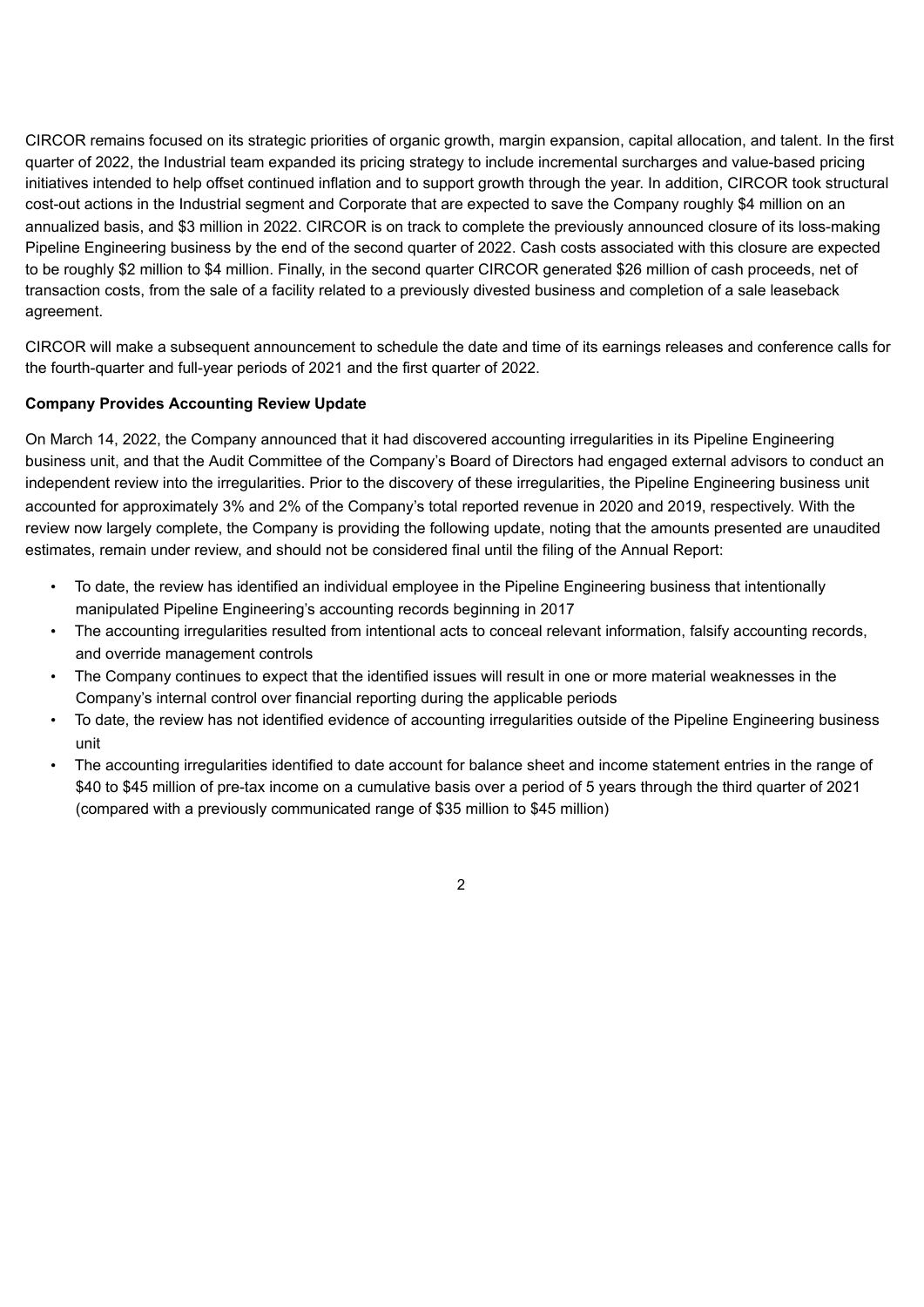In addition, as a result of its restatement process to date, the Company expects to book non-cash impairment charges related to the Company's Industrial and Refinery Valves businesses in the amount of \$20 million in Q1 2020 (incremental to the \$116 million non-cash impairment charge originally booked in this period) and \$10 million in Q4 2021, respectively.

### **Company Files Form 12b-25 for First Quarter 2022 Form 10-Q**

The Company also announced that on May 16, 2022 it filed a Form 12b-25 with the U.S. Securities and Exchange Commission (SEC) to disclose that it will be unable to file its Quarterly Report on Form 10-Q for the quarter ended April 3, 2022 on a timely basis without unreasonable effort or expense.

As previously disclosed in a Current Report on Form 8-K and Form 12b-25, each dated March 14, 2022, the Company is delayed in filing its Annual Report because it is reviewing accounting irregularities in its financial statements for (i) the years ended December 31, 2018, December 31, 2019 and December 31, 2020 included in its Annual Reports on Form 10-K, (ii) each of the quarterly and year-to-date periods for 2020 and (iii) the quarterly and year-to-date periods for the nine months ended October 3, 2021. As a result of misstatements uncovered during the review, the Company will restate its audited consolidated financial statements for the years ended December 31, 2020, and December 31, 2019, and its interim financial statement periods for the first, second, and third quarters of 2021 and 2020.

In order to prepare and file its Quarterly Report for the quarter ended April 3, 2022, the Company must complete the restatement of its financial statements described above and file its Annual Report. Although the Company has dedicated significant resources to completing the restatement and the filing of the Annual Report, the process is not yet complete.

### **Use of Non-GAAP Financial Measures**

In this press release, the Company uses the non-GAAP financial measures organic orders, organic revenue, adjusted operating income, adjusted operating income as a percentage of sales, and free cash flow. Non-GAAP financial measures are used by management in our financial and operating decision making because we believe they reflect our ongoing business and facilitate period-to-period comparisons. We believe that these non-GAAP financial measures provide useful information to investors and others in understanding and evaluating CIRCOR's current operating performance and future prospects in the same manner as management does if they so choose. These non-GAAP financial measures also allow investors and others to compare CIRCOR's current financial results with CIRCOR's past financial results in a consistent manner.

3